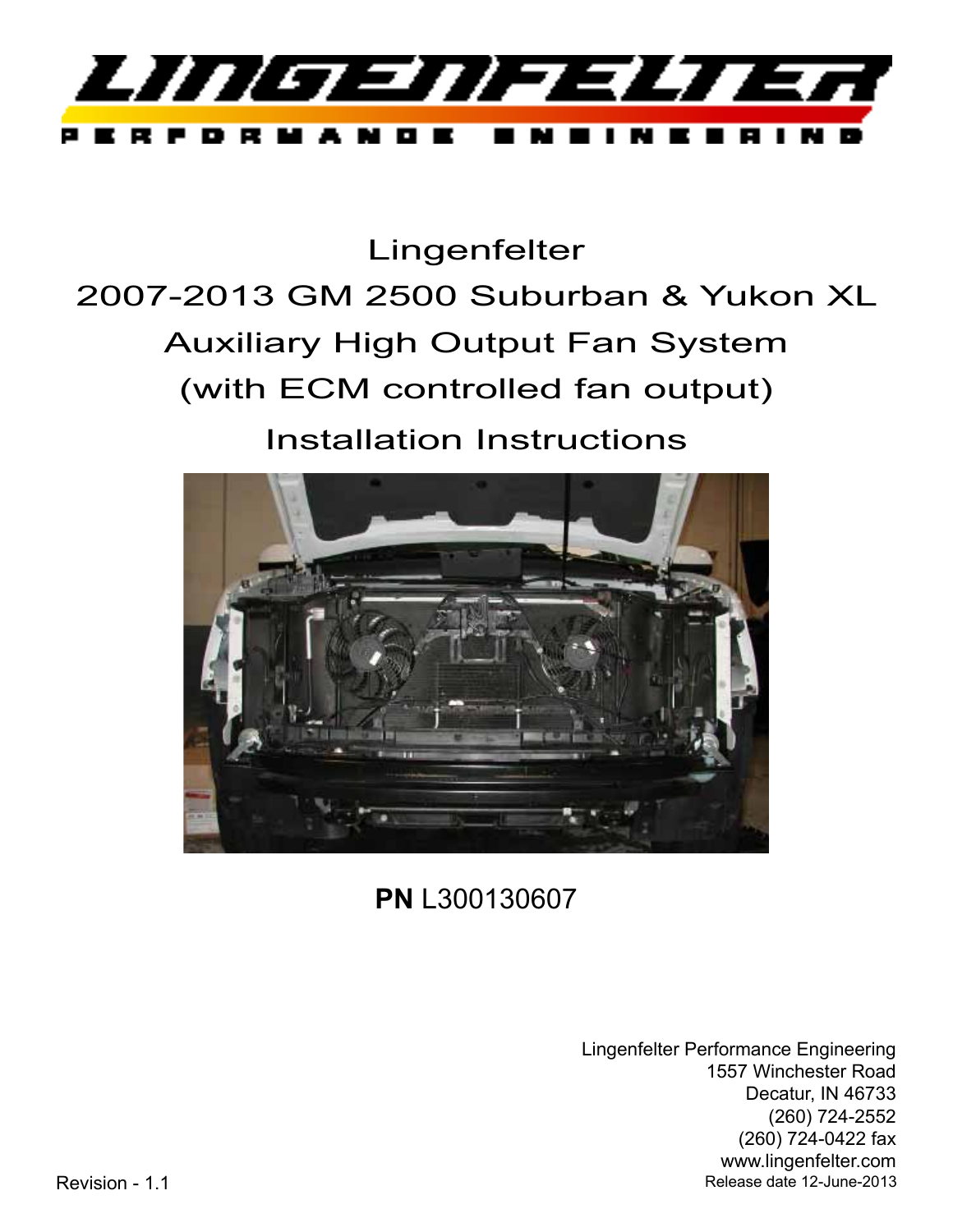## **INSTALLATION MANUAL**

We encourage you to read this manual thoroughly before you begin work. Make a quick parts check to

make certain your kit is complete (see parts list at the end of this manual). If you discover shipping damage or shortage, please call our office immediately.

- Drill
	- 3/16" & 1/4" drill bits
- Metric wrench set
- Standard and metric socket set (standard and deep)
	- 7/16" socket
	- 7 mm socket
	- 10 mm socket
	- 15 mm socket
- 5mm and 8mm hex (Allen) wrench
- Torque wrench
- **Pliers**
- Small hammer
- **Tools and Materials Required** Center punch tool
	- Razor blade
	- Phillips head screwdriver
	- Pry tool or flat head screwdriver
	- E5 and E6 inverted Torx socket
	- Silver Sharpie or similar paint pen
	- Heat gun
	- Electrical tape
	- Wire stripper
	- Wire cutter
	- Pin depressor tool or small flat head screw driver
	- ECM calibration tools (OPTIONAL) Auto Cal,
	- EFILive V2 Cable **Parts List**

| #            | <b>Description</b>                                          | <b>Part number</b> |
|--------------|-------------------------------------------------------------|--------------------|
| 1            | Passanger side fan bracket, CK truck fan system             | L960150607         |
| 1            | Driver side fan bracket, CK truck fan system                | L960160607         |
| $\mathbf 1$  | 2007-20010 2500 Suburban aux fan harness, ECM control       | L480210607         |
| $\mathbf 1$  | Spal 225 mm high output fan with WeatherPak connector       | 30100381li         |
| $\mathbf{1}$ | Spal 250 mm high output fan with WeatherPak connector       | 30100374li         |
| 2            | Fan mounting tab                                            | 30130032           |
| 2            | Aluminum round spacer 5/8" OD, 1/4" lenght, 1/4" screw size | 92511A087          |
| 2            | M6.3-1.81 x 20mm self tapping screw                         | AV12351            |
| 2            | M6.3-1.81 x 30mm self tapping screw                         | AV12354            |
| 2            | 1/4-20 Spinlock nut                                         | 34292              |
| 2            | Push fastener                                               | AV12567            |
| 6            | ZIP TIE 7.5" Black                                          |                    |
| 1            | OBD II diagnostic port cover kit                            | L450110095         |
| 1            | Installation insttructions                                  |                    |
| 1            | Lingenfleter decal                                          | L920010000         |
|              |                                                             |                    |

The Lingenfelter Performance Engineering (LPE) auxiliary cooling fan system is designed to improve the performance of the air conditioning (AC) system under idling, stopped and low speed conditions on engine driven mechanical fan GM 2500 series Suburban and Yukon XL vehicles.

The system features two electric pusher fans that are packaged in front of the AC condenser to provide supplemental airflow across the AC condenser. In testing performed by LPE these fans have also shown to improve the stopped and low speed inlet air temperature heat soak that can cause reduced initial off the line vehicle performance.

This fan kit can be used with stock vehicles other than the programming of the ECM and is also the kit that is supplied with the supercharger kits for 2007-2013 2500 suburban applications.

In order to provide for the electrical demands of these fans, as well as other electrical components that have been added to the vehicle, a higher output alternator must also be installed with this kit. LPE offers both a 160 amp alternator (PN: 25877026) and a 260 amp alternator (PN: APS-07RVS) for higher electrical load applications. If you are looking at installing a different alternator, make sure to check that the alternator is capable of at least matching the output of the 160 amp alternator at idle.

Lingenfelter Performance Engineering also offers many other parts for these and other GM and non GM based vehicles. This is kit is used in the Lingenfelter supercharger kit for 2007-2013 2500 suburubans so please feel free to contact us regarding any other possible vehicle related product needs you may have.

Page 1.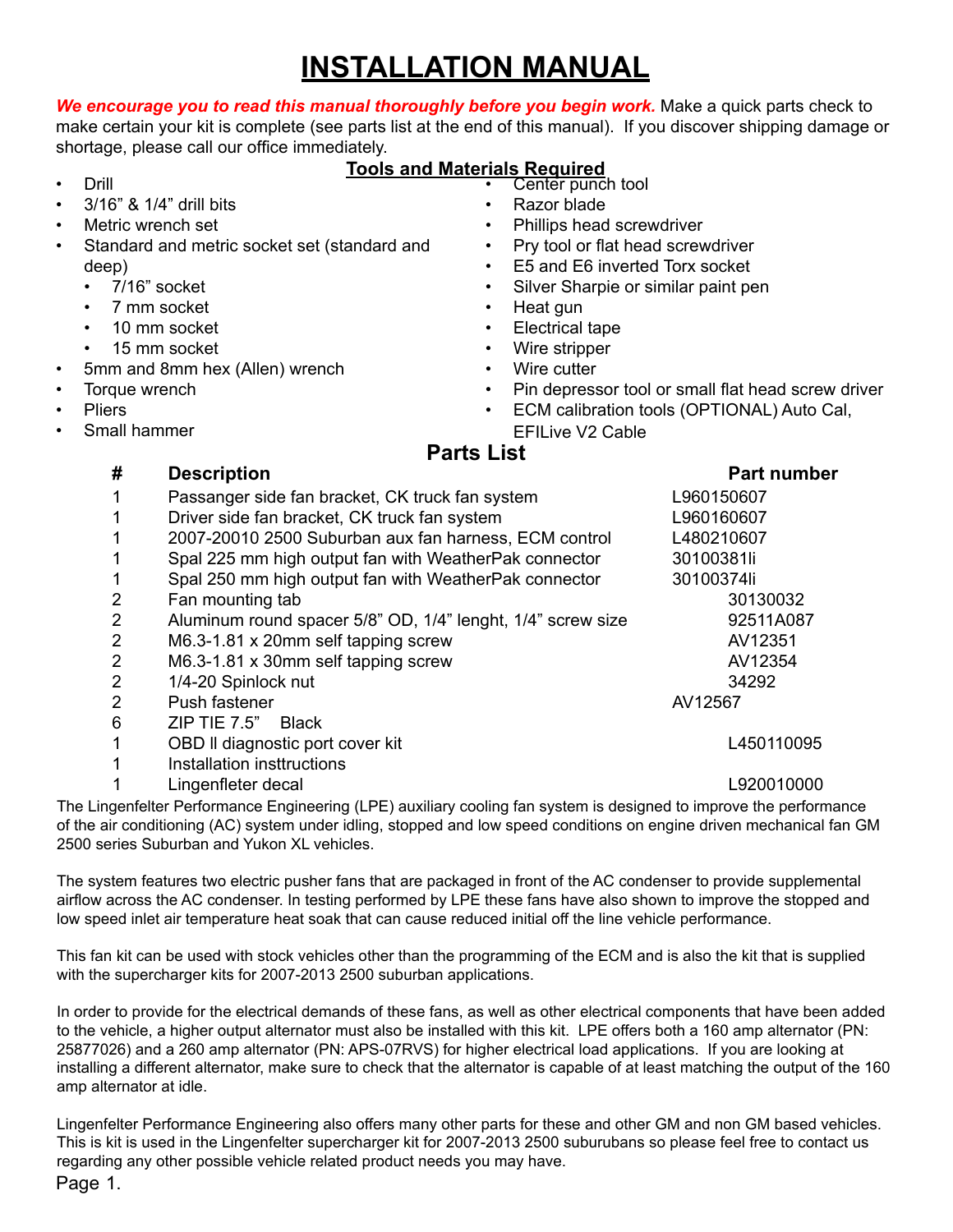### **This fan kit requires reprogramming of the production engine control module (ECM) in order for the vehicle to be able to control the fans.**



1. Using a 10 mm socket wrench, disconnect the negative (-) battery cable from the terminal on the battery. If you have two (2) batteries disconnect them both. Cover the cable end(s) with electrical tape so accidental connection to the battery does not occur.



2. Using a pry tool or flat blade screwdriver, remove and save the eight plastic pushpins from the radiator support cover. The push pins will be used to re-install the cover.



3. Remove the radiator support cover from the vehicle. Set aside to be re-installed later.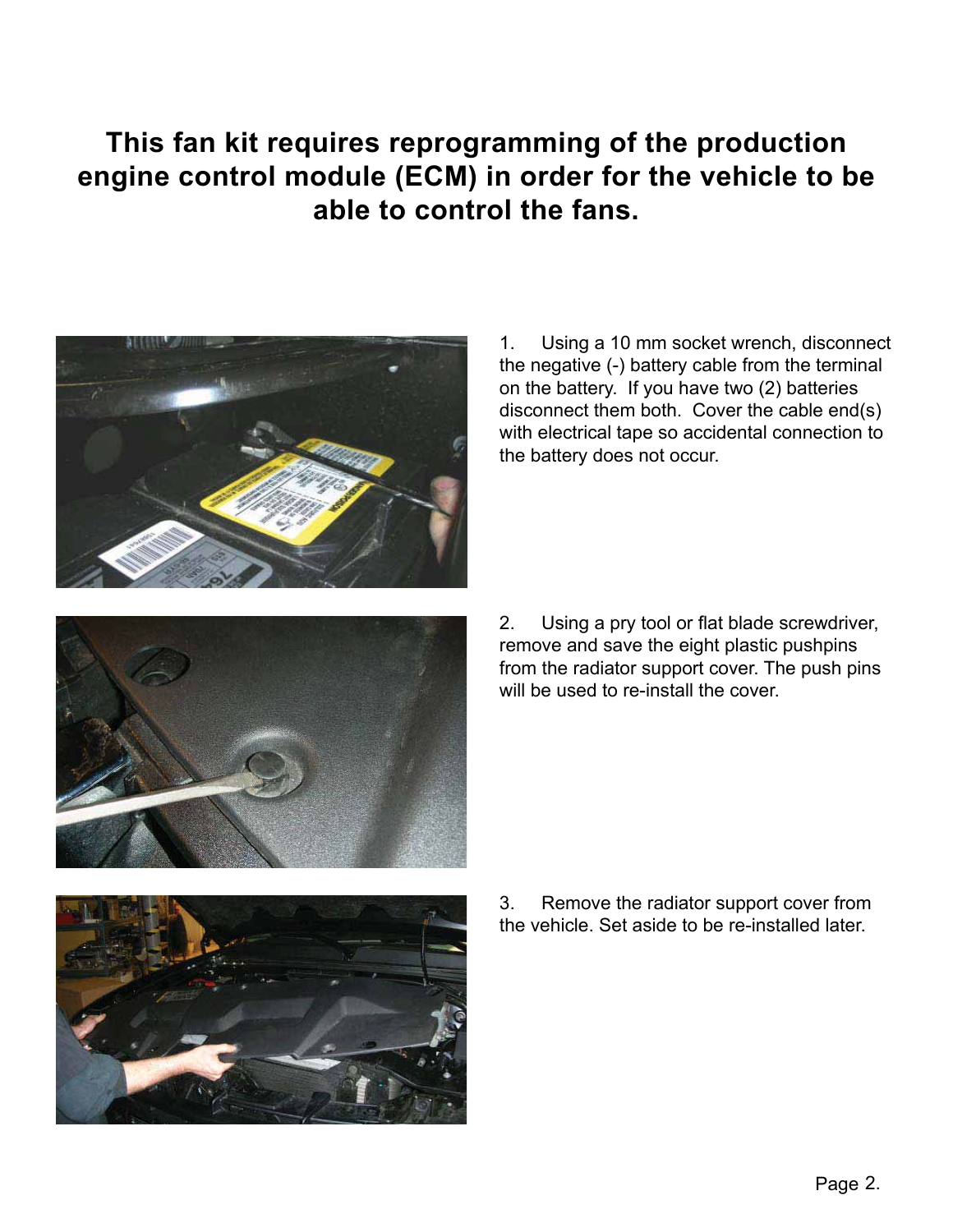



4. The front fascia and grill assembly are all one piece. Start by removing the bolts at the top of the grill.

5. Next remove the two 7mm bolts and three push clips from both of the front inner fender wells.

6. Remove the two, one on each side, 10mm bolts securing the plastic fascia support brackets to the metal bumper support brackets.

7. Next remove the four bolts, two on each side, holding the fascia to the fenders.

Page 3.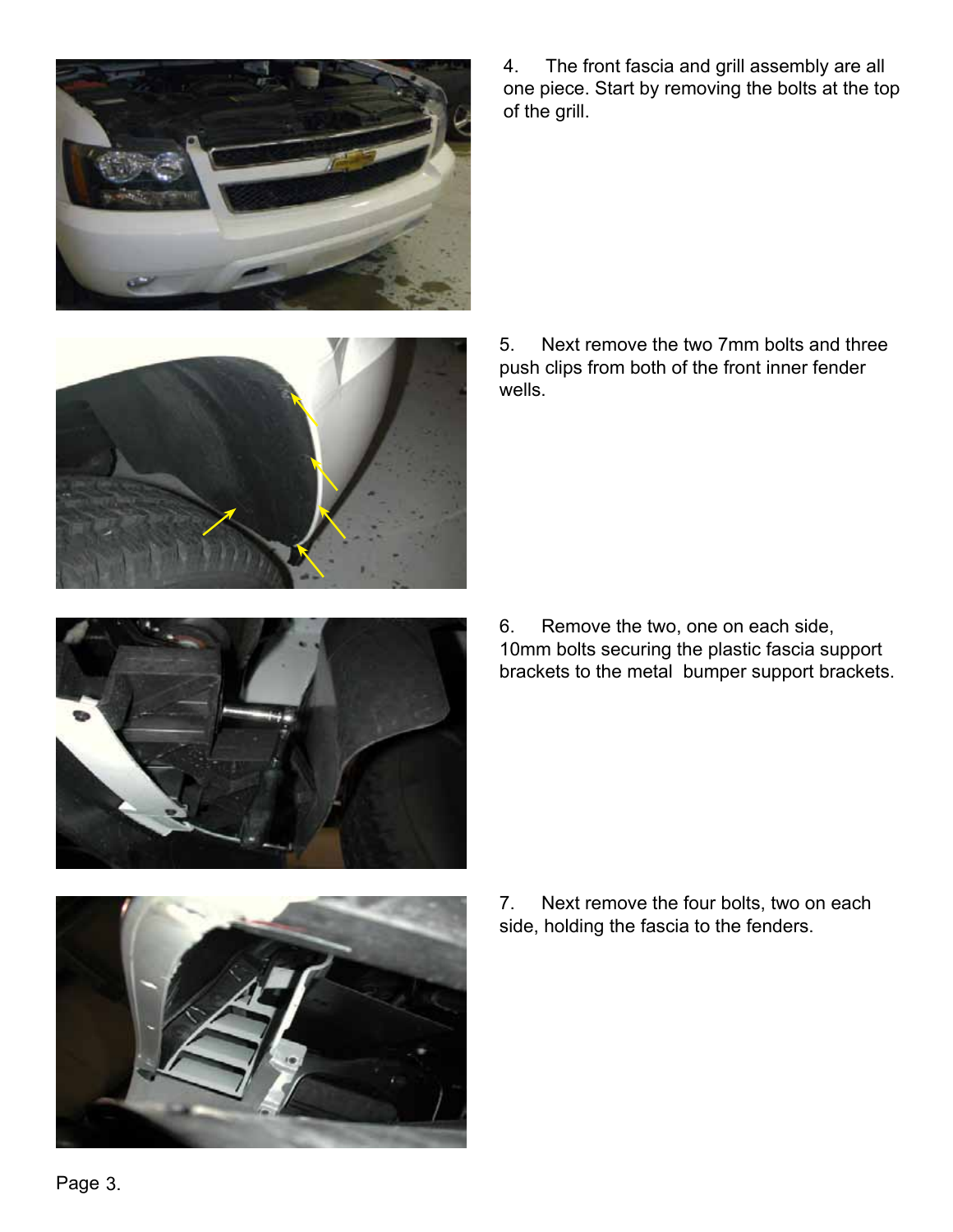



8. Remove the eight (8) bolts on the upper radiator support and then remove the upper radiator support brackets on each side.

9. Remove both headlights from the vehicle. Be careful not to scratch the lens or break the plastic brackets. Three (3) bolts secure each headlight assembly.

10. With help from an assistant carefully pull the front fascia loose from the vehicle and unplug the fog lights on each side. Set the fog lights and the fascia aside somewhere so they will not get damaged .



11. Locate the power steering cooler on the driver side of the radiator assembly. Using a 10mm socket wrench, remove the bolt shown that holds the top of the power steering cooler in place. Save this bolt for the next step. Do not remove the cooler.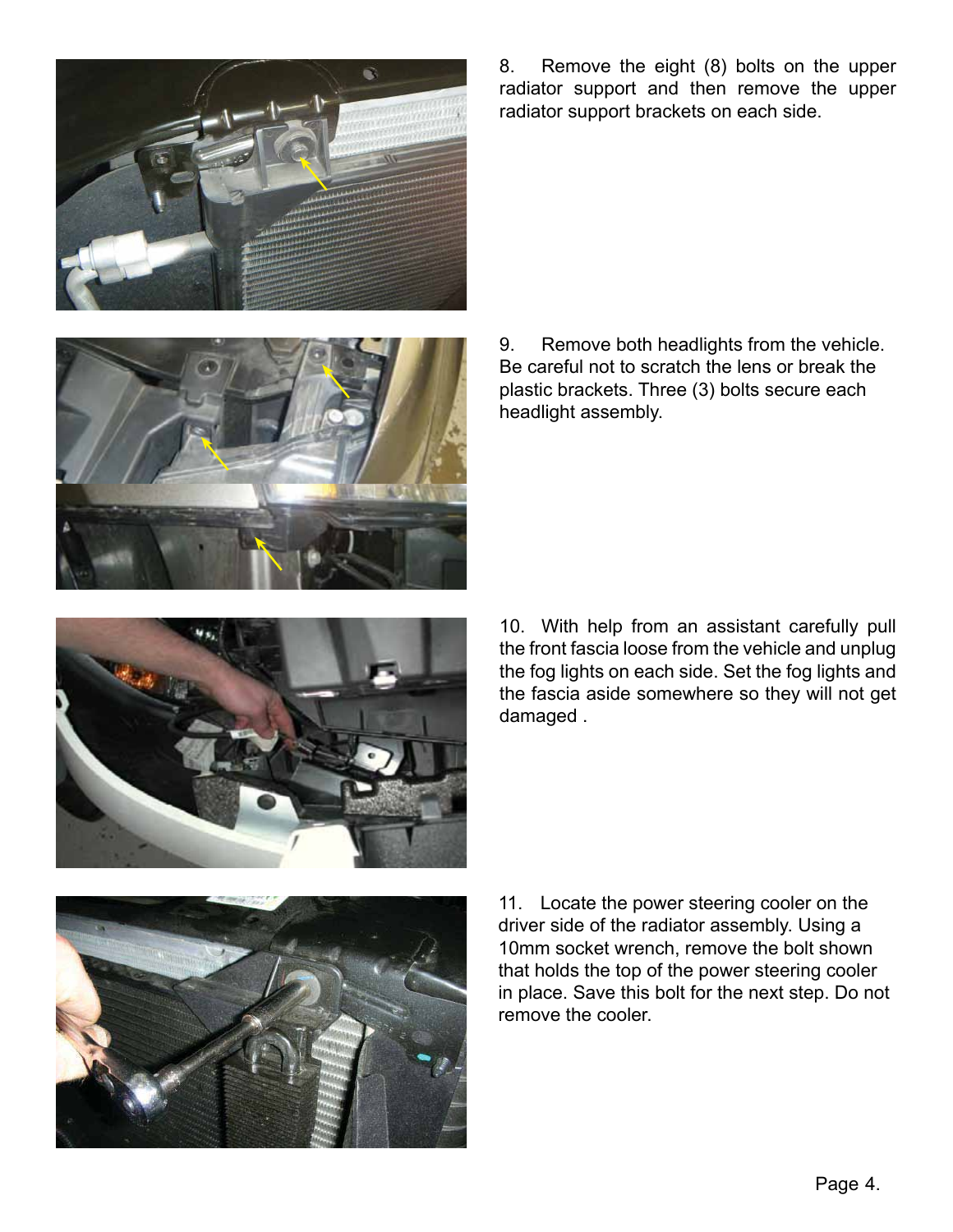

12. Using a 10mm socket wrench, install the driver side fan bracket (L960160607) as shown on the driver side using the factory bolt.





13. This auxiliary fan kit includes two different size fans. A 225 mm (9") diameter fan and a 255 mm (10") fan. The smaller of the two fans will be mounted on the driver side of the vehicle. Install one of the plastic fan mounting tabs onto the 9" (225 mm) fan as shown.

Note the position of the mounting tab in relation to the wiring harness. Using a 7/16" socket, secure the fan to the bracket with one of the 1/4-20 Spin Lock nuts.

14. The 255 mm (10") fan, the larger of the two fans, will be mounted on the passenger side of the vehicle. Using a 10mm socket, remove the bolt that secures the passenger side upper corner of the AC condenser. Use the factory bolt you just removed to secure the passenger side fan bracket (L960150607).

15. Install the remaining plastic fan mounting tab onto the 255 mm (10") fan.

Note the position of the mounting tab in relation to the wiring harness. It should be roughly 180 degrees away from the harness as shown.

Page 5.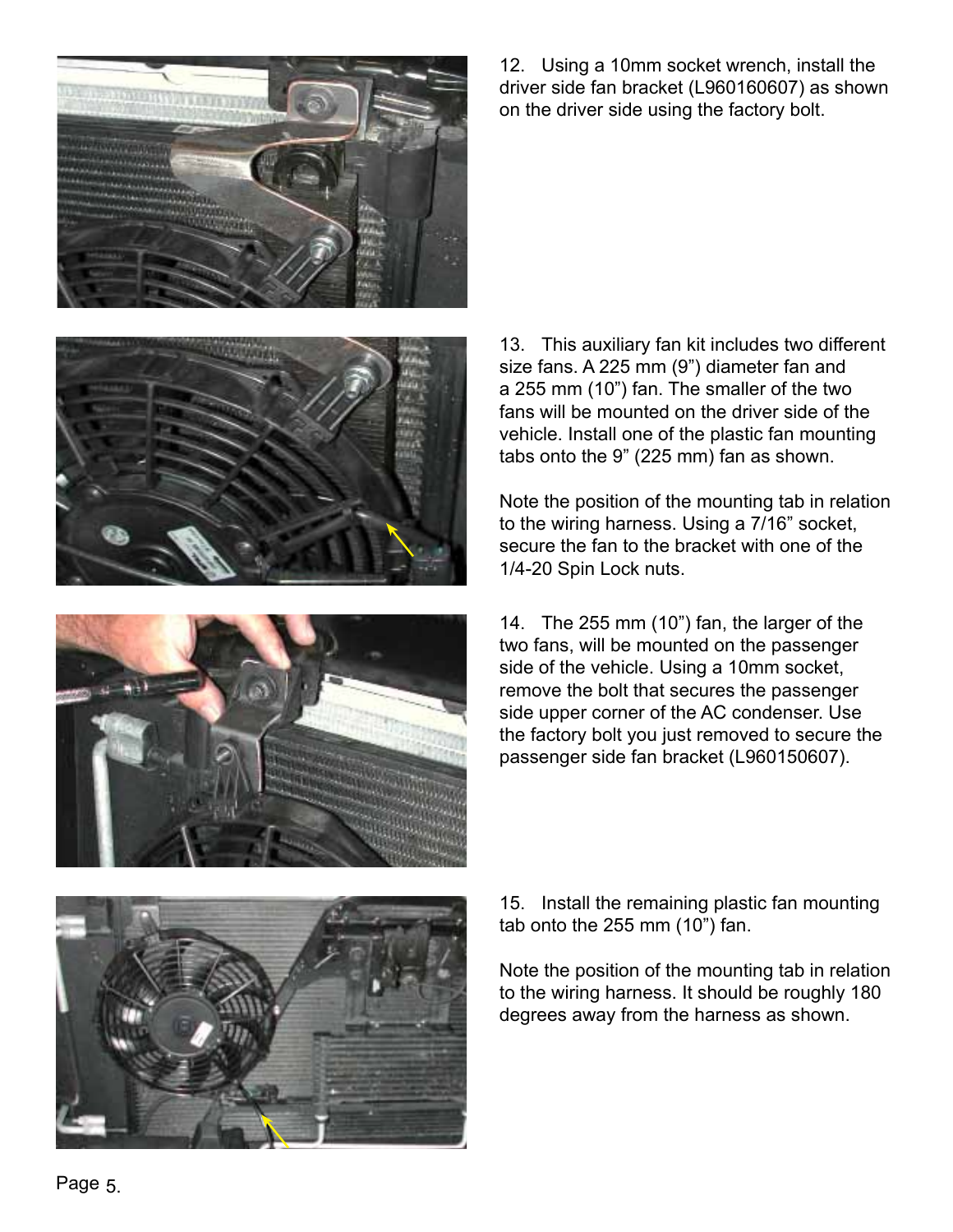







16. Using a 7/16" socket wrench, secure the fan and mounting tab assembly to the bracket using one of the supplied 1/4-20 Spin Lock nuts.

NOTE: Be Careful when mounting the fans and tightening the brackets not to distort the fan shroud. If the fan shroud becomes distorted the fan blades may contact the fan shroud, causing the fan(s) to make noise, blow a fuse or not spin properly.

17. Mark with a center punch the location of where the fan shroud mounting holes overlap the factory front support structure as shown on the left (yellow arrows).

Using a 3/16" drill bit, carefully drill four holes (two per fan) into the "A" shaped frame. Only drill through the front face of the frame, do not drill all the way through the frame.

18. Secure the fans to the "A" frame using the supplied self tapping screws (AV12351 & AV12354). On the driver side use the longer 30mm screws along with the supplied 1/4" thick round spacers for the smaller 9" (225mm) fan. Install the spacers between the fan mounting feet and the holes in the "A" frame.

The fasteners shown in the images are silver for better visibility in the images and are not the self tapping fasteners supplied.

19. Remove the plastic cover from the main fuse and relay center.

Confirm that the fuse and relay center on your vehicle has the following fuses and relays (see page 16 for the GM fuse and relay diagrams):

- Fan Low relay
- Fan Control relay
- Fan High relay
- Fuse 57, 40 amp, Fan 1
- Fuse 60, 40 amp, Fan 2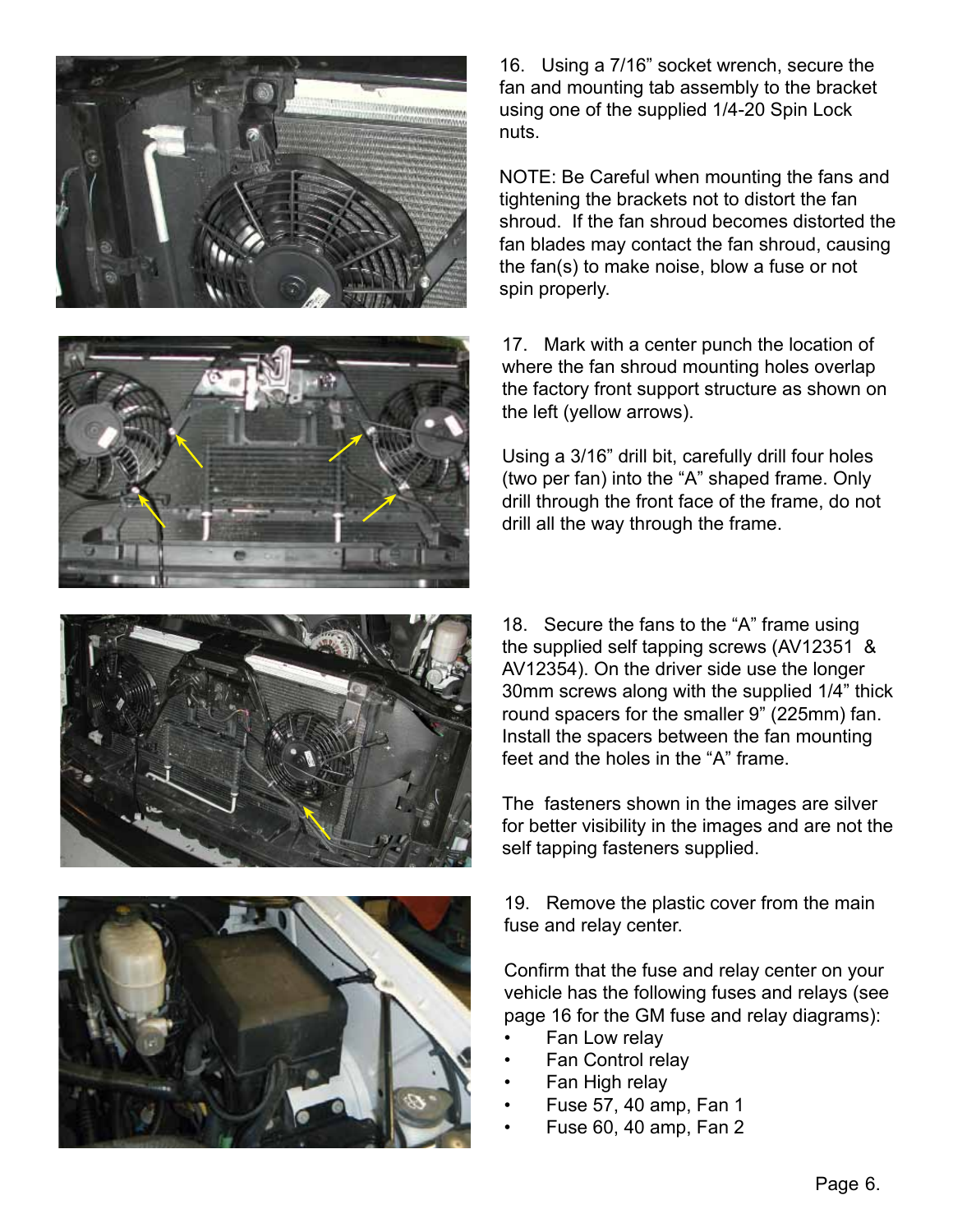

20. Un-clip the gray locking tabs securing the underhood fuse block. Remove it from the base by folding the gray retaining bars together while lifting straight up until the panel detaches from the connectors in the base. At this point move the gray retaining bars away from each other and continue to lift until the fuse panel is free from the base.



21. This is the new wiring harness to the fans. It will be grounded in two (2) places. See page 16 for the full wiring diagram of the fan system.



22. Connect the wiring harness to the fans.

Fan 1 is the driver side fan (225 mm) or 9 in. Fan 2 is the passenger side fan (255 mm) or 10in.



23. Connect the ground wire from the fan harness to the frame of the vehicle on the passenger side using the existing factory ground bolt found in front of the wheel well next to the end of the bumper beam as shown.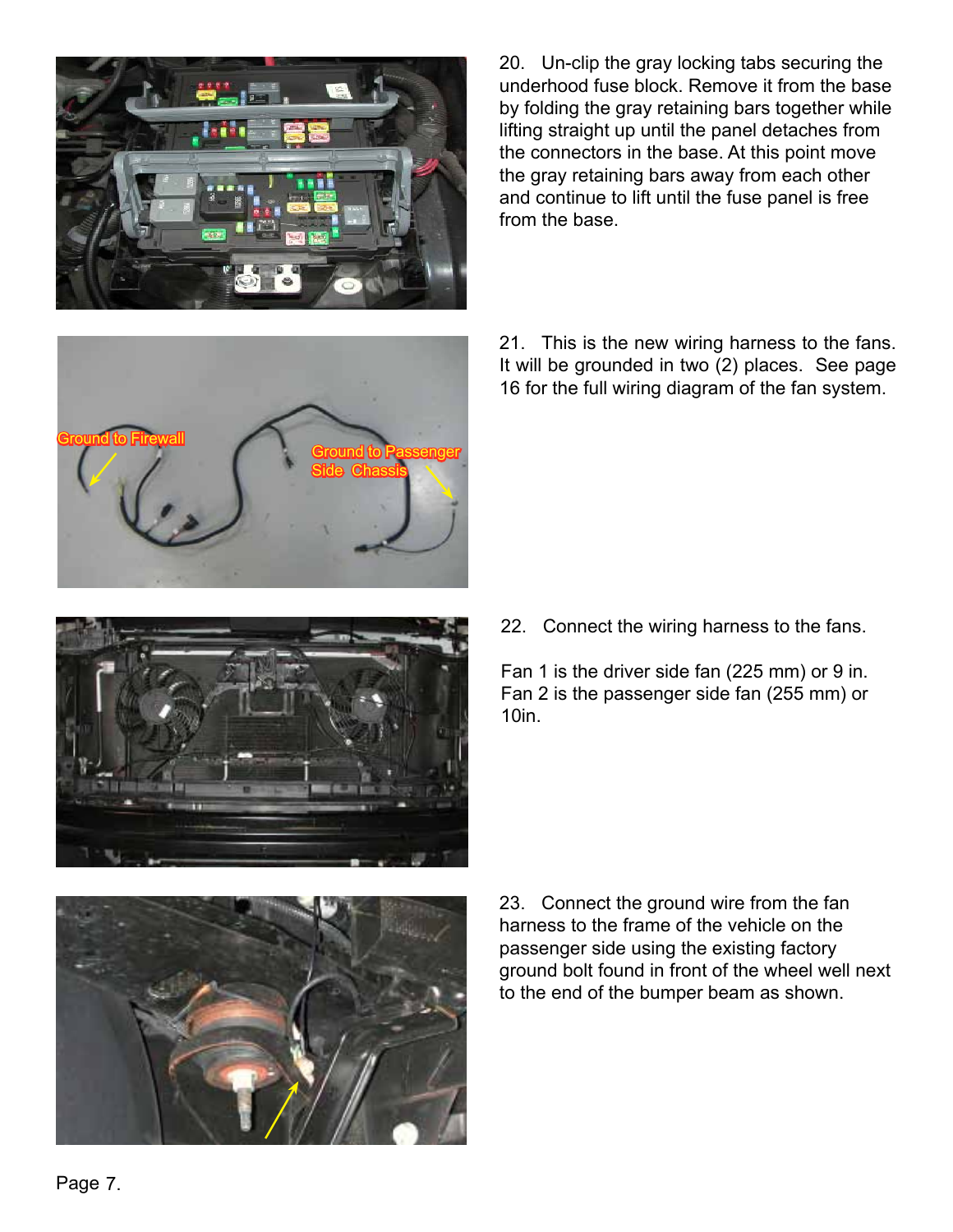

24. Route the wiring for the fans through the radiator support and along the front of the truck. Zip tie the harness along the way to hold it in place.



25. Image of fuse block base and connectors with the fuse panel removed.

The yellow arrow shows the position of the X1 connector that will be removed in the following steps.



26. Bring the fan harness wires that you routed past the radiator in the previous step up to the fuse and relay block on the driver side. Secure the harness in place with Zip ties.



27. Using a pin depressor tool or a small screwdriver, remove connector X1 from the fuse block base (see fuse block diagram on page 15 for connector numbers).

Connector X1 is the gray connector in the left (passenger side) front corner of the fuse block base as shown in step 25.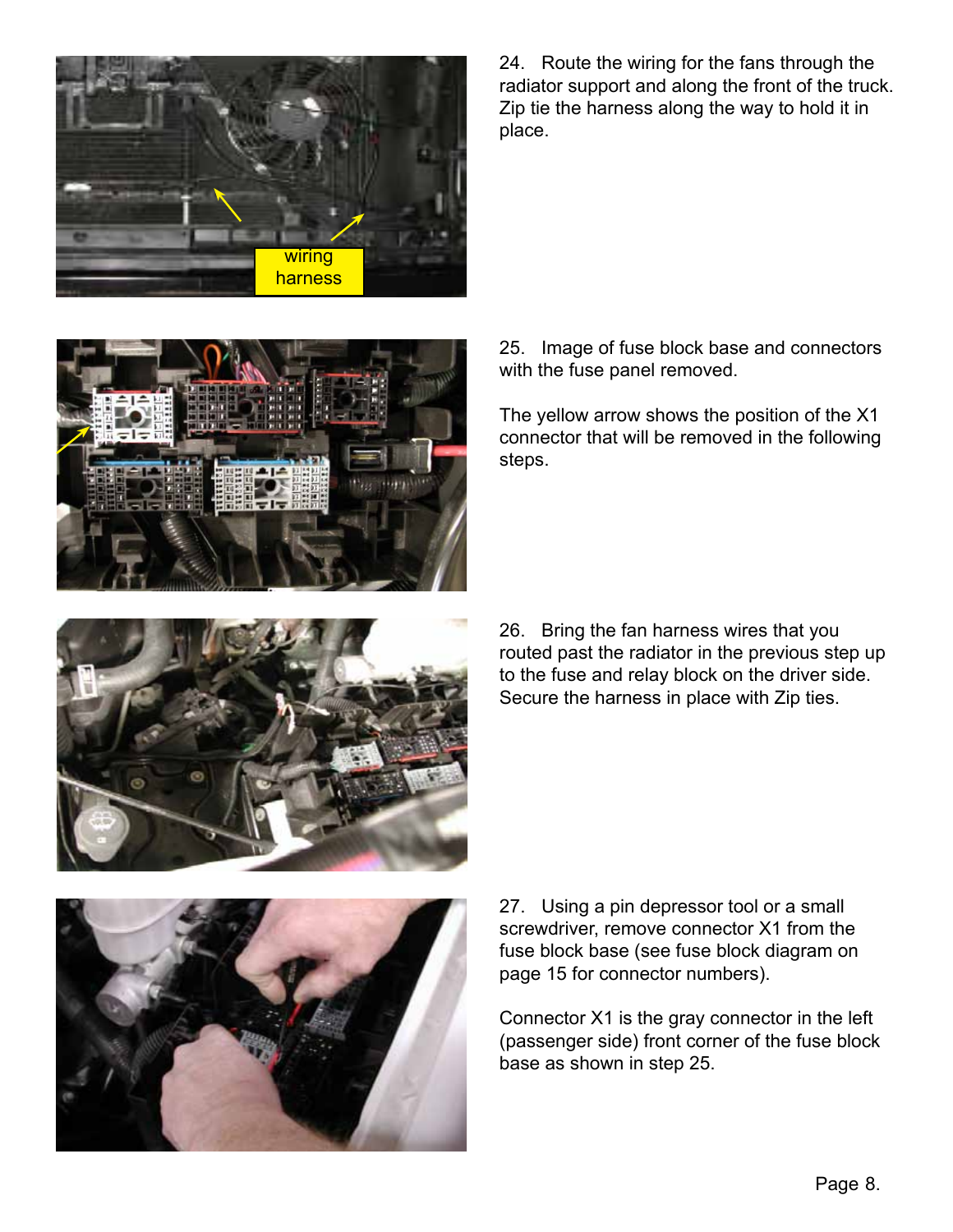





28. Remove the terminal retainers (red plastic clips) from both sides of the connector.

29. Snap the wiring harness terminals into the proper connector cavities.

- C1 gray wire<br>• C2 yellow wir
- yellow wire
- D1 red wire
- D<sub>2</sub> black wire

See page 16 for the diagram of the cavities. Keep in mind the image at the top of page 16 is the underside of the fuse panel so it is a reverse image. The image of connector X1 is as viewed from the top.

30. Re-install terminal retainer clips on the X1 connector.

31. Snap connector X1 back into the base of the fuse block.

Page 9.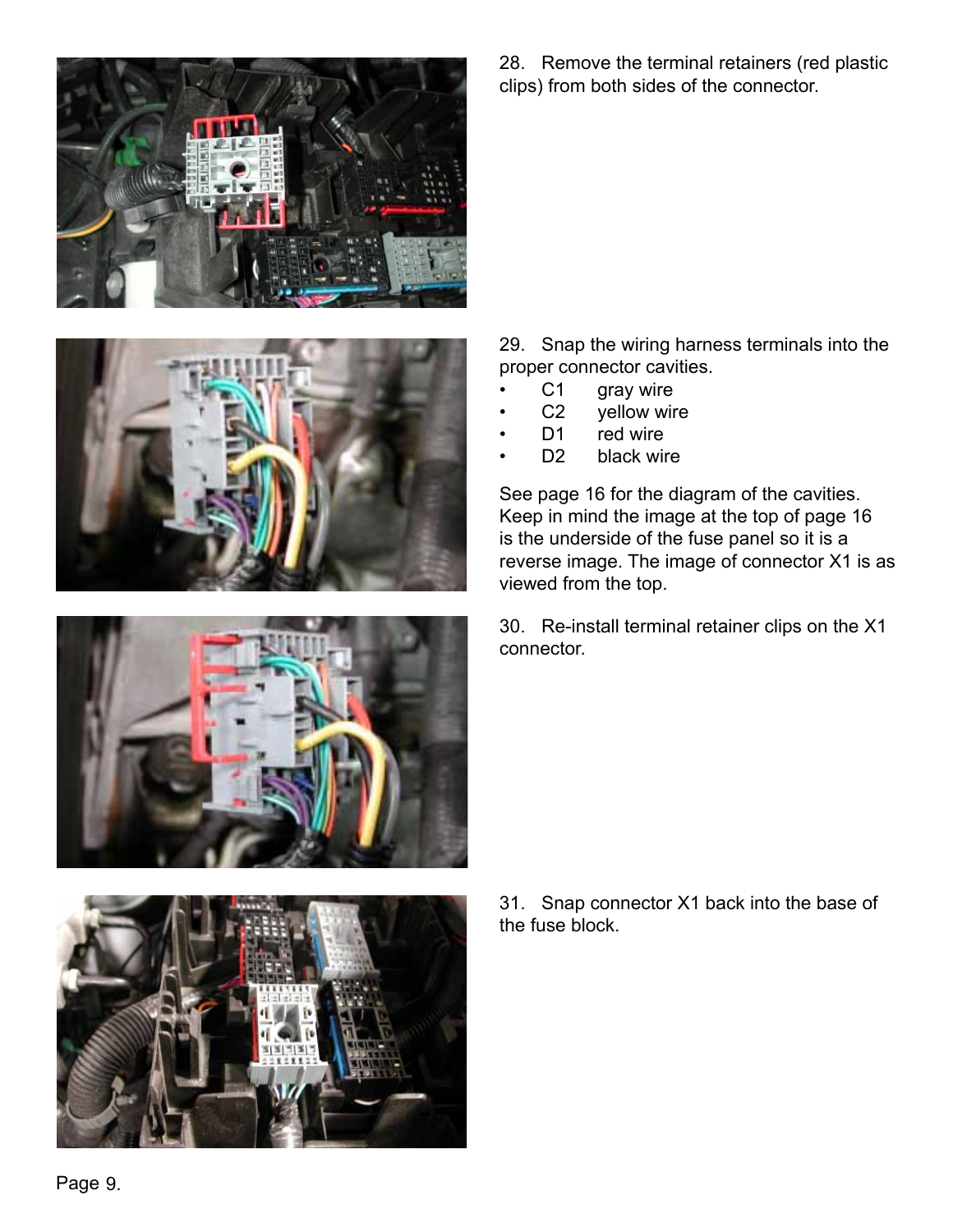32. Mount the fuse holders in the wiring harness to the side of the base of the fuse block. Carefully drill 1/4" holes and secure the fuse panels with the supplied push-lock fasteners. 15 amp blade type automotive fuses are already installed in the fuse holders.

Page 10.

33. With a 10mm socket wrench, remove the nut securing the ground cable to the firewall.

34. Route the black ground wire from the fan wiring harness back alongside the fuse block to the firewall and across the brake booster to the ground stud.

35. Connect the ground wire from the fan harness to the stud and re-install the factory nut.





,,,,,,,,,,,,,,,

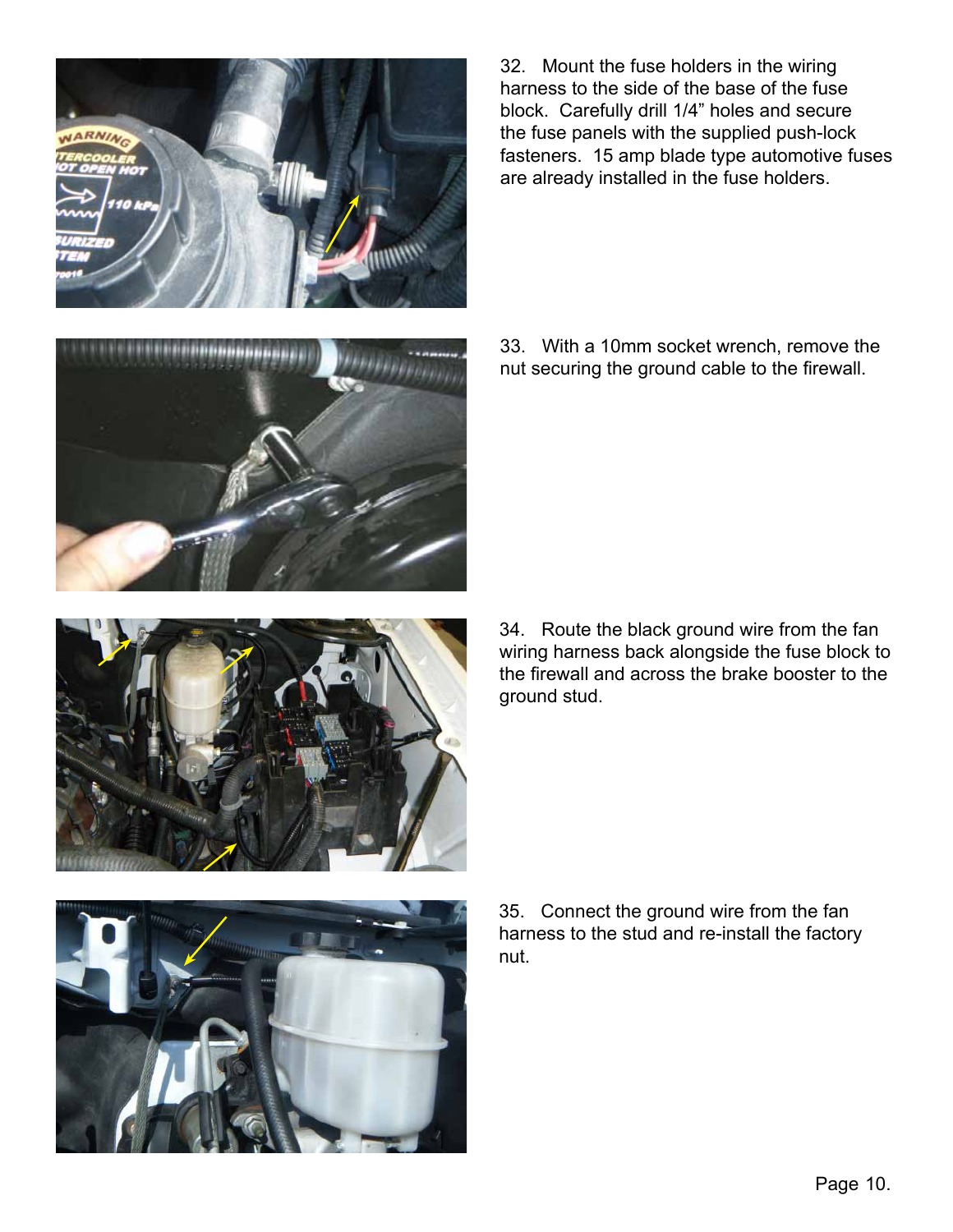

36. Re-install the fuse panel onto the fuse block base. With the gray retaining bars spread apart, carefully move the bars back together while pressing the fuse panel into the fuse block base. At this point you should be able to engage the fuse panel into the connectors in the fuse block base. Continue to press down while moving the retaining bars back apart until the fuse panel is latched in place.

37. Re-install the underhood fuse block cover.





38. Re-install the upper radiator cover.

NOTE: Ignore the intercooler heat exchanger shown in this image. The heat exchanger is from the supercharged vehicle applications but the fan kit is the same fan kit.



39. Re-install the headlights.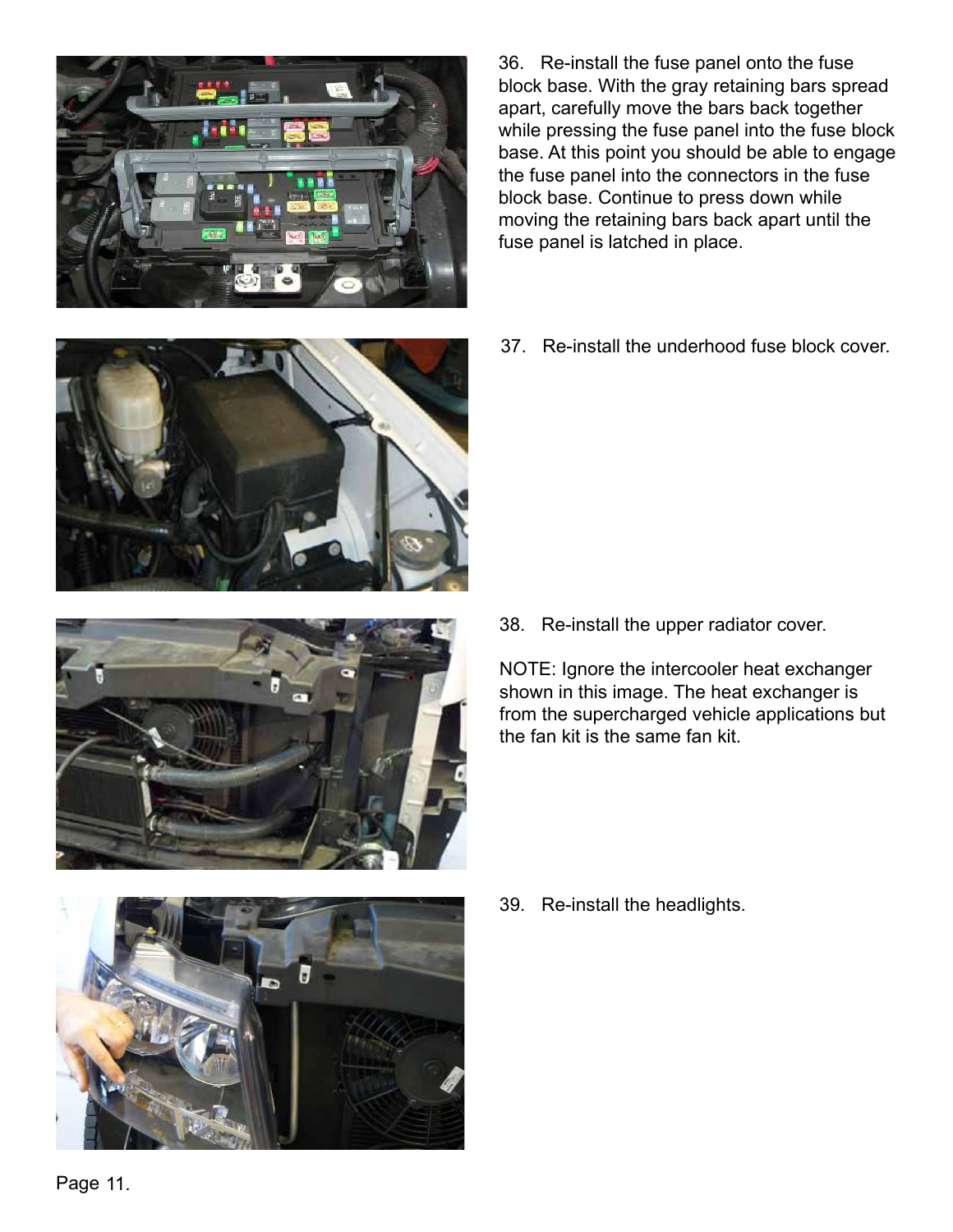







40. Re-install the front fascia on the vehicle using the stock hardware.

41. Re-install the radiator support cover on the vehicle using the stock hardware.

### **42. REPROGRAM THE VEHICLE**

This fan kit requires reprogramming of the production engine control module (ECM) in order for the vehicle to be able to control the fans. You can reprogram the vehicle using several methods:

• EFILive programming tool (available from LPE) with LPE supplied calibration file.

• GM dealer reprogramming tools with LPE supplied calibration file.

43. If you are programming the vehicle with these programming tools you can skip steps 44-48 and go directly to step 49.

You can also send the engine control module (ECM) to LPE for reprogramming.

If you are removing the ECM to send to LPE for programming, make sure the battery is still disconnected before removing the ECM.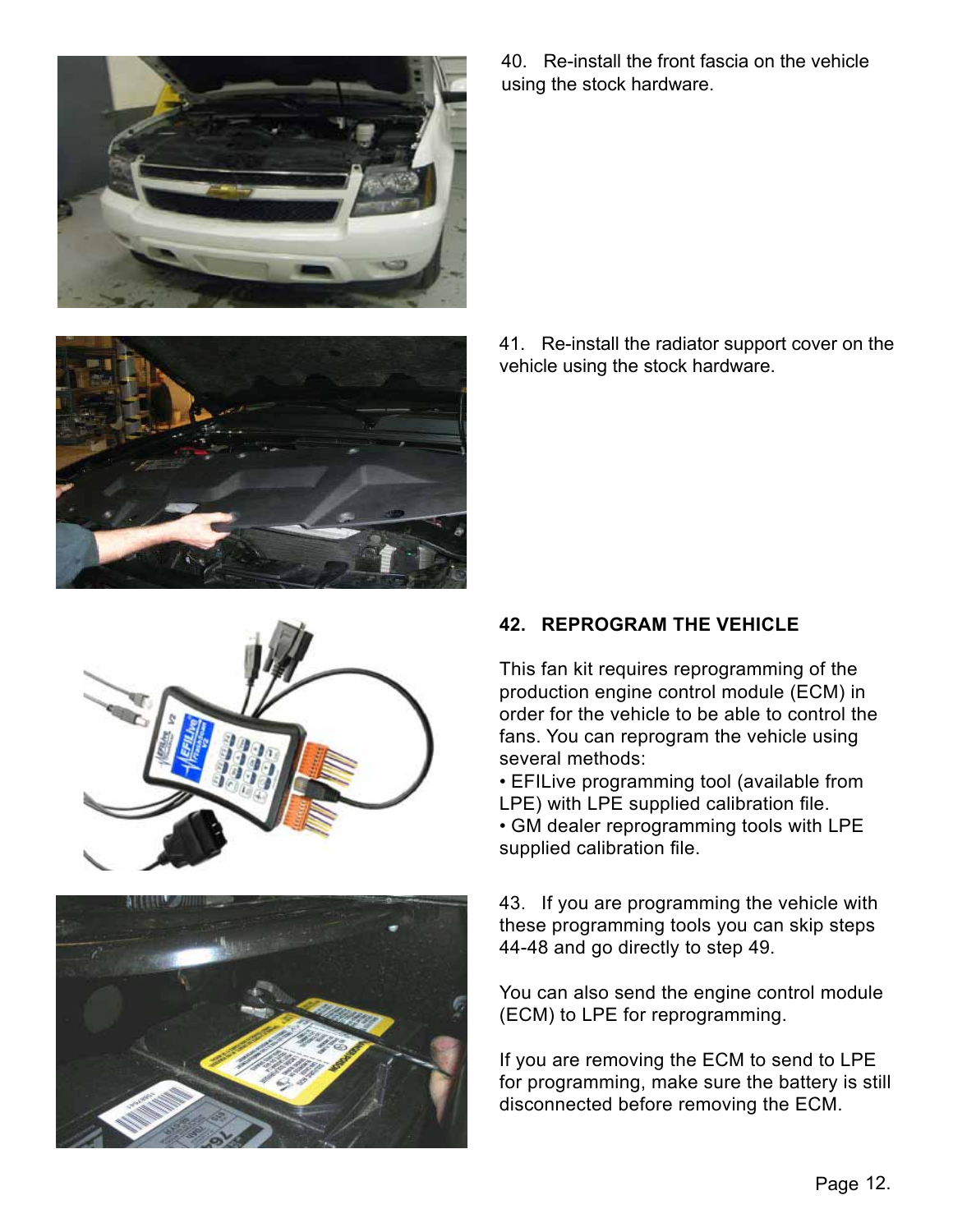





44. With the battery disconnected, remove the ECM (Engine Control Module) from the vehicle.

The ECM is located on the driver side, just below the fuse box and behind the production fan assembly.

45. To disconnect the engine harness from the module, first release the orange locking tab and then move the connector release arm forward to release the connector.

46. Disconnect both connectors from the ECM.

47. Remove the module from the vehicle and ship to LPE.

Contact LPE prior to shipping the ECM to LPE for proper shipping instructions. Be sure to provide the VIN and any other important information regarding the vehicle.

Page 13.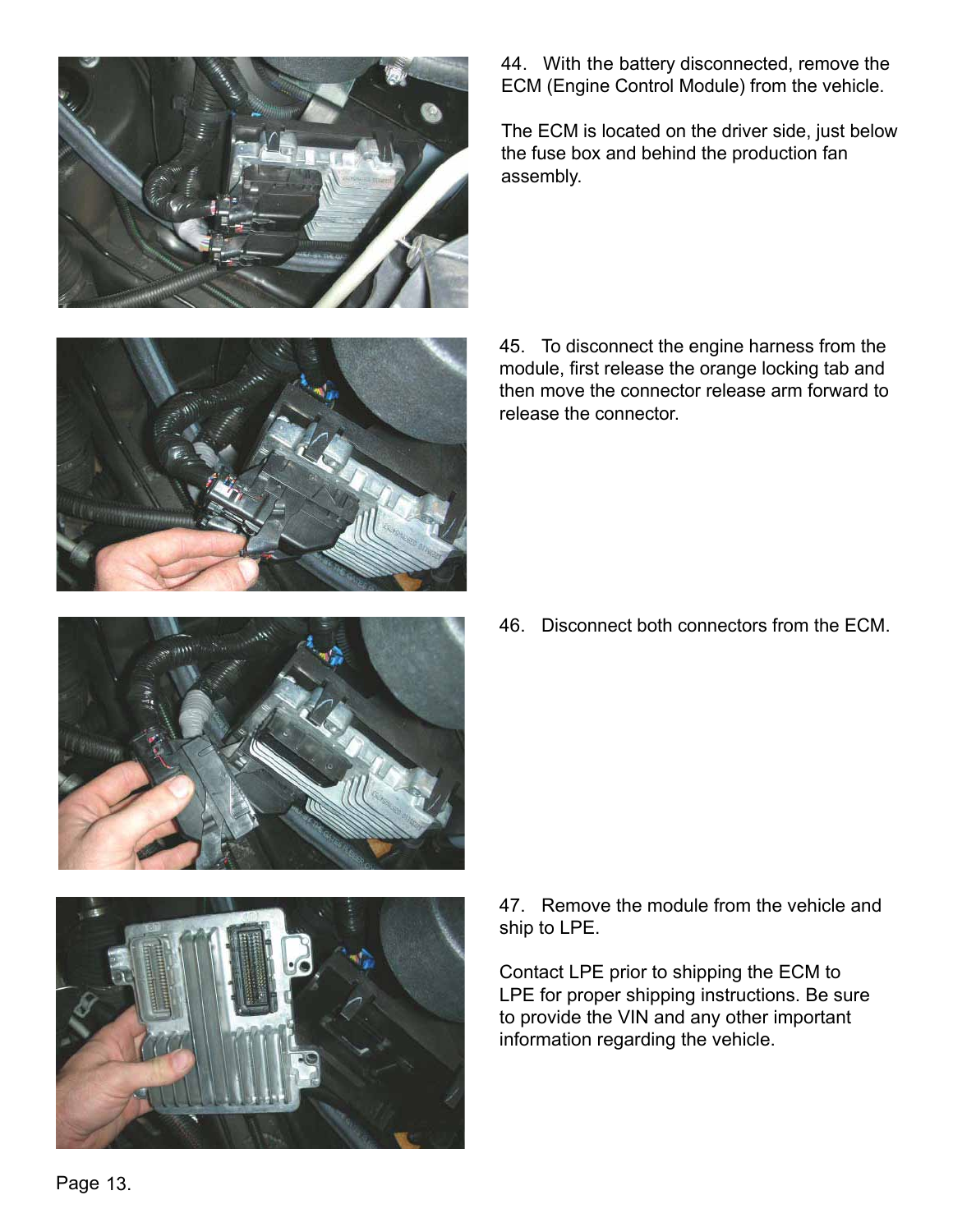

48. When you receive the ECM back from LPE, re-install it in the vehicle, making sure the battery cable is still disconnected.

49. Re-connect the battery (or batteries) with a 10mm socket wrench.

50. If you are programming the vehicle using a programming interface, program the vehicle with the LPE supplied calibration files now (contact LPE for programming files).

SKIP this step if you sent the module to LPE for programming.



51. Install the supplied diagnostic port (DLC port) cover onto the DLC port in the driver foot well. Secure the strap that retains the DLC cover to the vehicle.

This cover is meant to notify dealerships and other service facilities that this vehicle has custom programming installed for the auxiliary fan system and it should not be programmed with the stock GM calibration files when being serviced.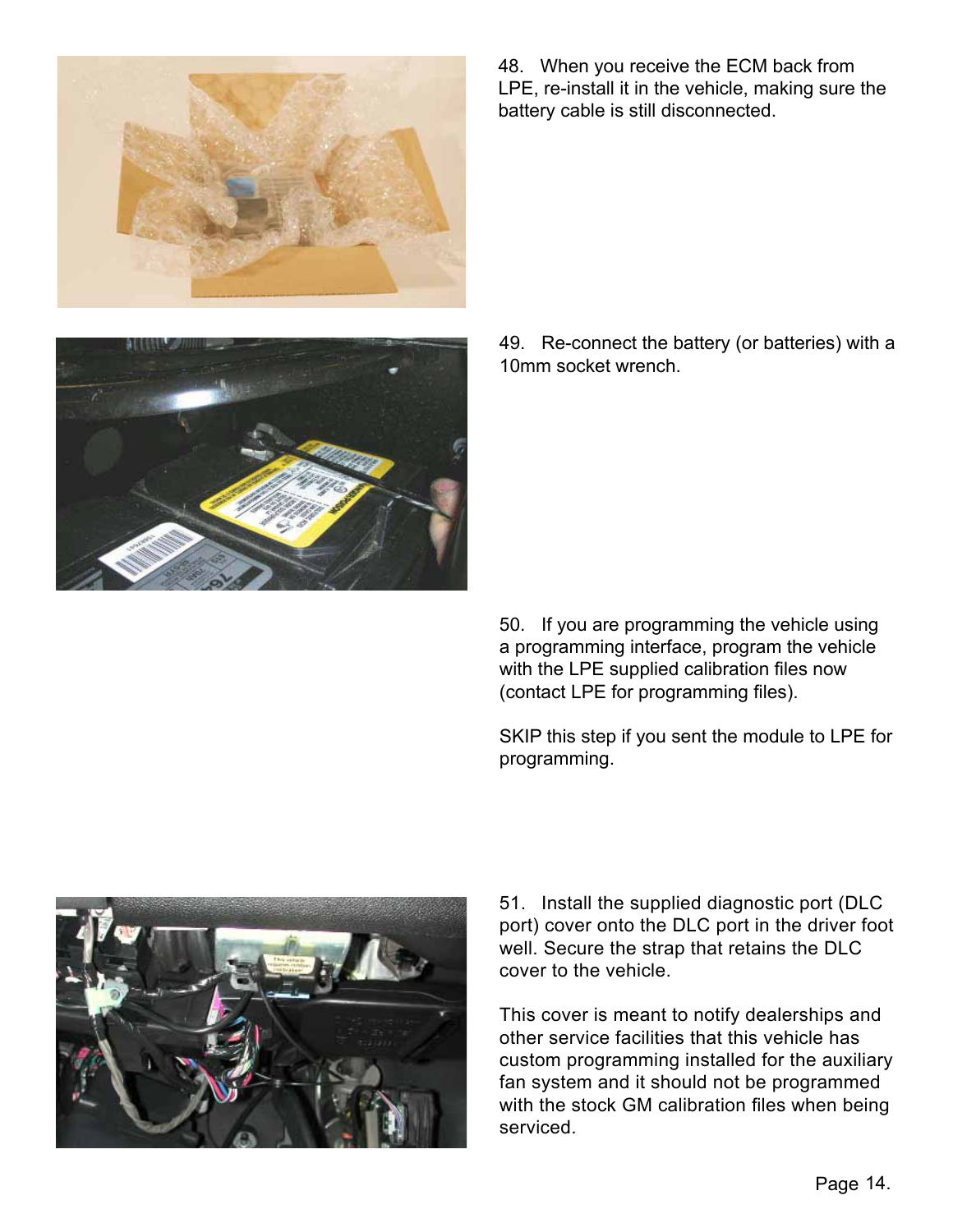52. You have completed the installation process. The auxiliary fans are now controlled by the production ECM and will be triggered by engine coolant temperature and also by AC system pressure. At higher vehicles speeds the ECM will also disable the fans.

The GM fan diagnostic codes and information for electric fan equipped trucks now apply to these auxiliary fans. Handheld scan tools and other devices will be able to enable the fans.

For additional product installation information and technical support, contact LPE or your LPE products distributor. You can also find technical support and usage discussions regarding this product and many other LPE products in our Internet forums:

http://www.lingenfelter.com/LPEforumfiles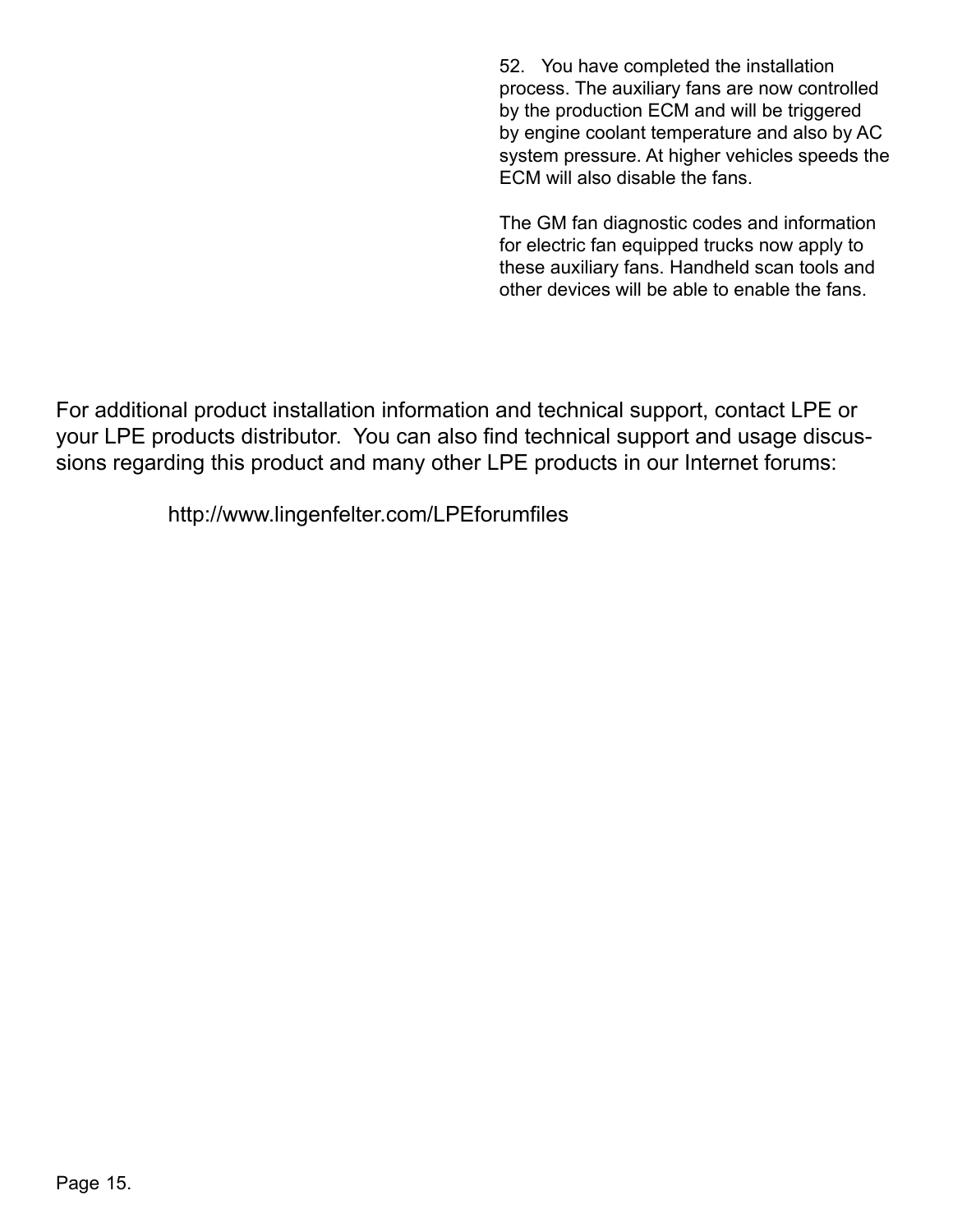Relay and fuse panel connector underview layout (NOTE - this is the underside of the fuse and relay connector so it is a mirror image of the panel in the vehicle once you have removed this panel from the vehicle):



Connector X1:



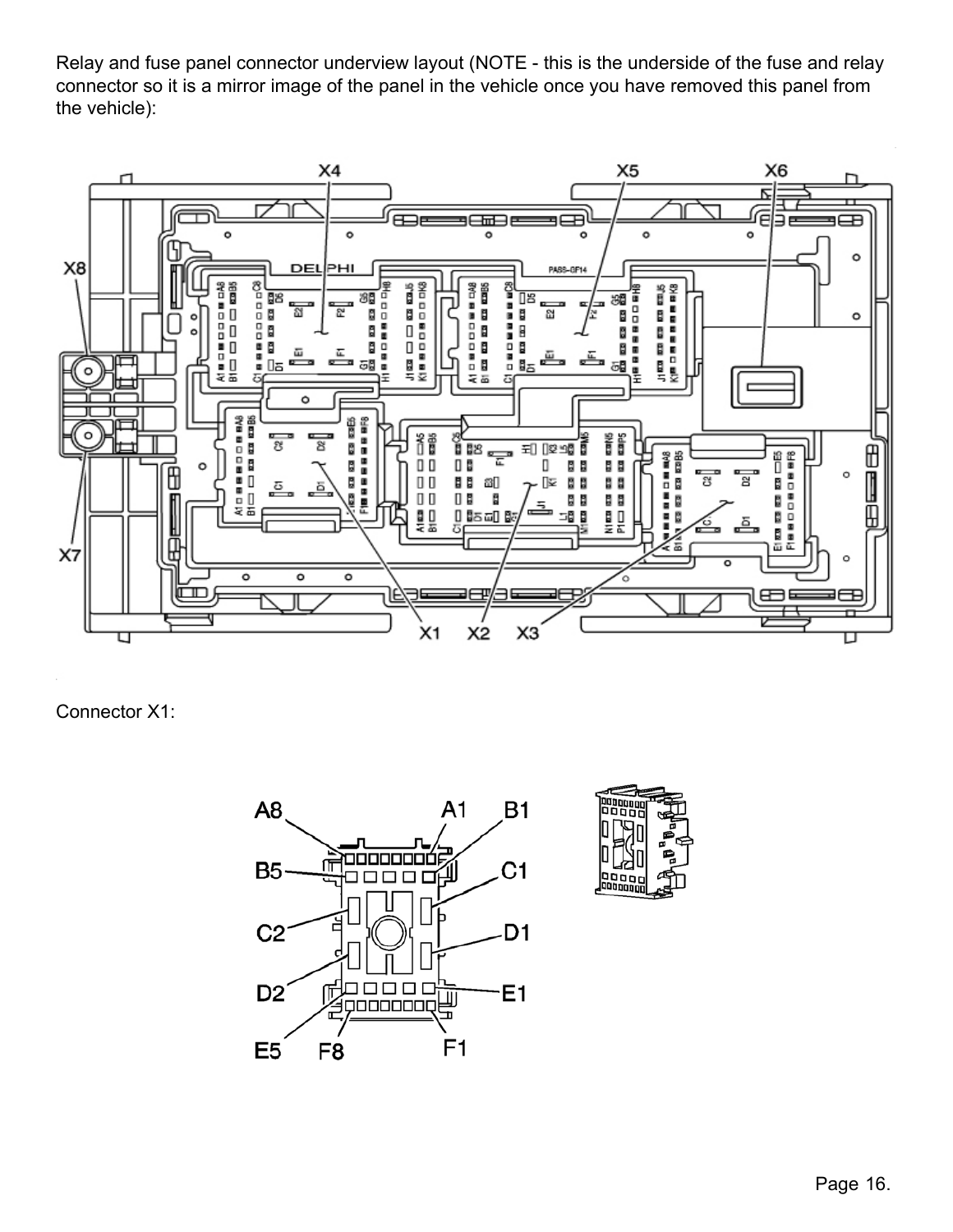$C2$  ${\tt C1}$ 15 Amp $\mathbf{D2}$  $\mathbf{D1}$ Fan 1 Fan 215 Amp senger assis 네)<br>11  $D2$ E1  $E5$  $F_8$ 

F<sub>1</sub>



Page 17.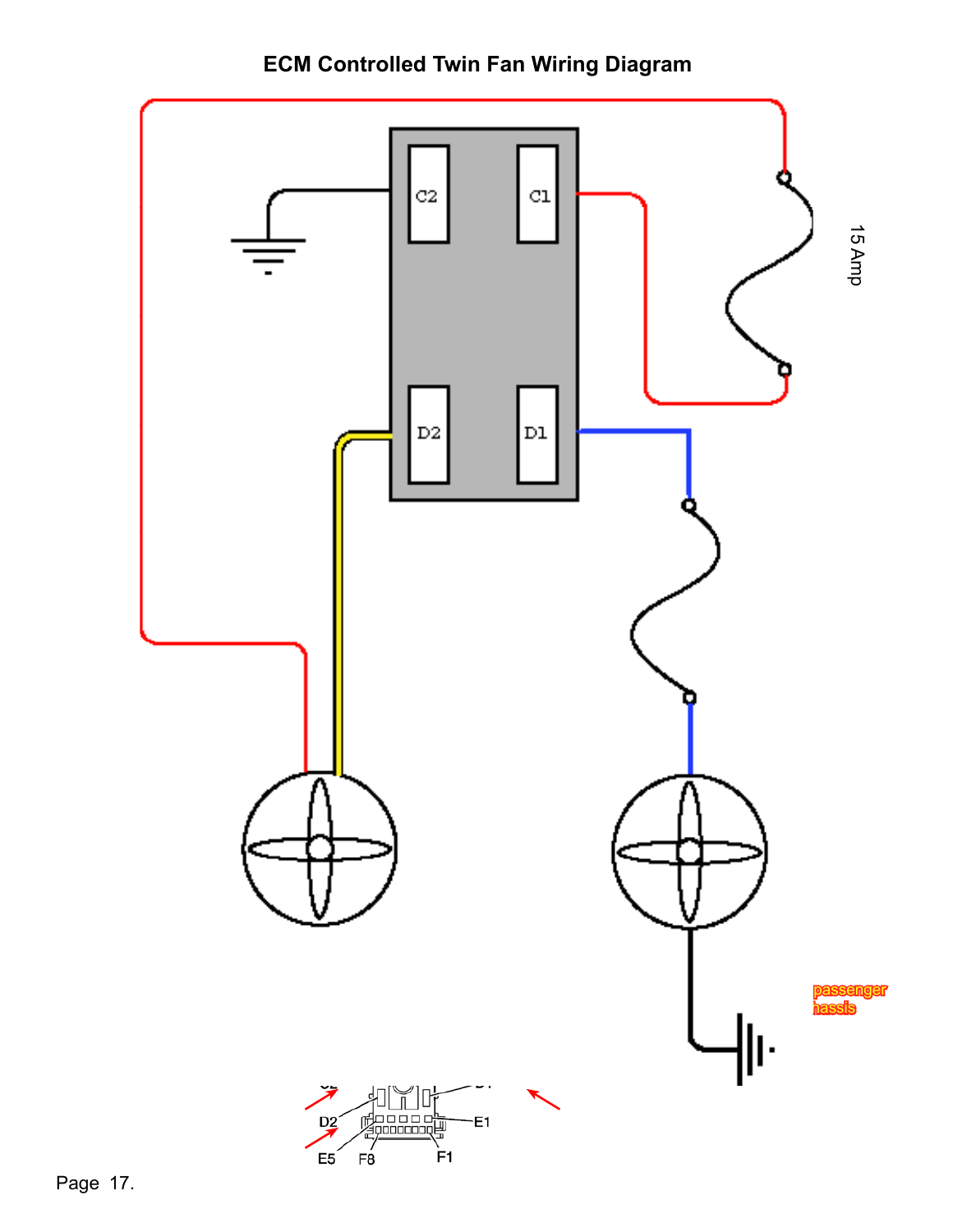Fuse panel top view (arrows indicate the factory 40 amp fan fuses and relays that should already exist):



Fuse panel decal: